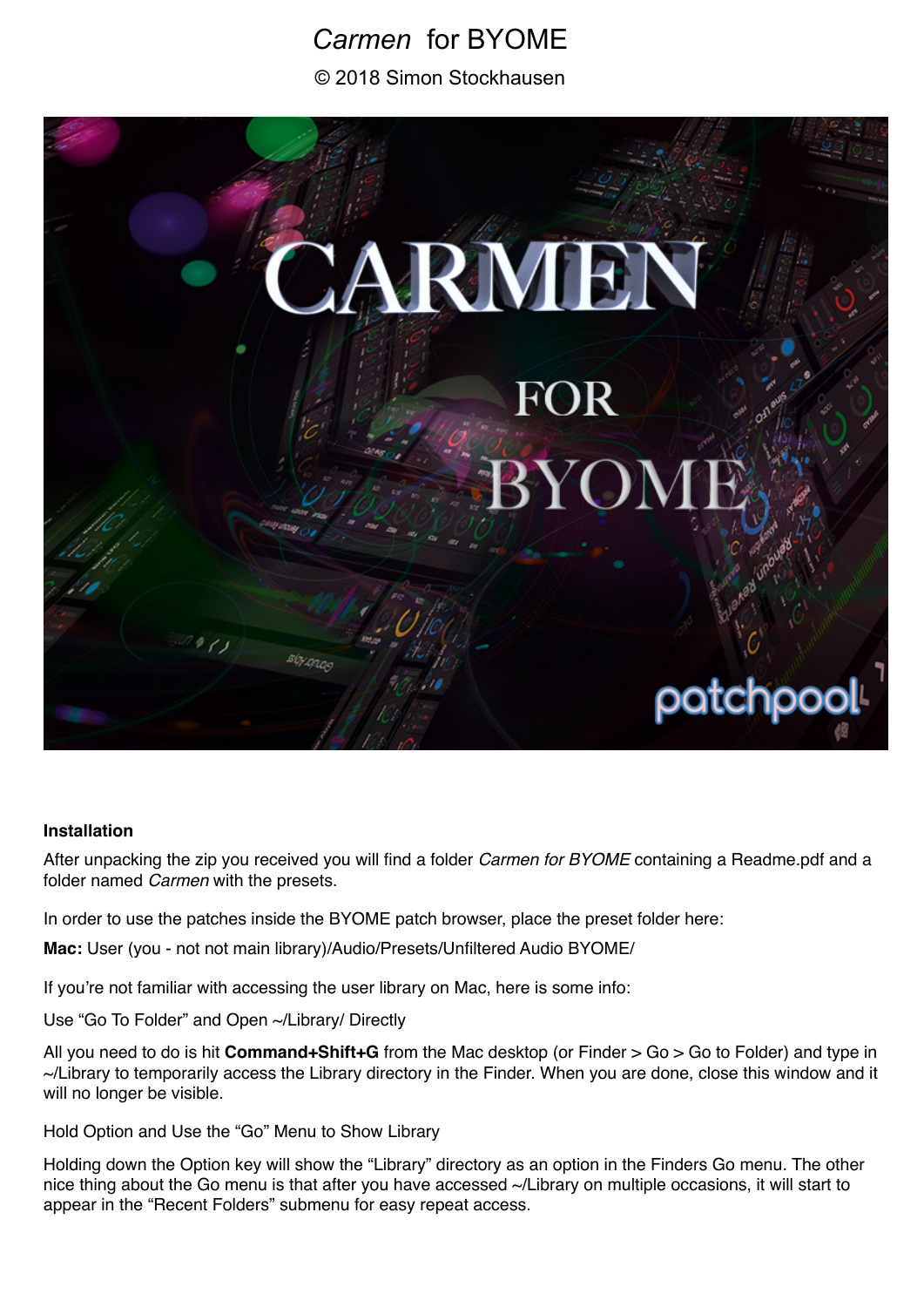## **Windows:** %APPDATA%\UnfilteredAudio\Byome\Presets\Carmen

## **Windows 10:** C:\Users\You\AppData\Roaming\UnfilteredAudio\Byome\Presets\Carmen

## **License agreement and terms of usage**

This license agreement is between you (the licensee) and me (Simon Stockhausen).

As these are patches for an FX plug-in and not a sampler or synthesizer, let's keep it rather simple:

1.) The licensee must not distribute the patches from *Carmen* in any commercial, free or otherwise product. You can use these patches in your music and sound design work and produce audio files with it which you can distribute and sell in any way.

2.) The license to the presets expansion *Carmen* may not be given away or sold (NFR).

## **Description**

Carmen is an ambiguous Latin word meaning chant, magical formula, incantation, poem. Following these terms, Carmen for [Unfiltered Audio BYOME](https://www.plugin-alliance.com/en/products/unfiltered_audio_byome.html) is a unique collection of patches comprising ambient soundscapemakers which will transform the incoming audio into fascinating and wondrous musical and sometimes alien textures. You will also find rhythmical gates, glitch-makers and filter-scapes, granular mayhem and complex delay lines, experimental craziness, deep spaces, stereo madness, punchy drum processors and other effect combinations words fail to describe.

All 102 presets are programmed 100% wet for inserting the plug-in on a bus, up to 8 Macros are assigned per patch for quick and easy interaction with the presets.

While programming the presets for Carmen, numerous acoustic instruments, percussion, drums but also synthetic sounds were used as audio input in order to create patches which will be useful in a musical context but also for sound design and post production.

All audio demos for this set are **[here](https://soundcloud.com/sampleconstruct/sets/byome-multi-fx-patchpool)**.

All video demos for this set can be found in **[this youtube playlist](https://www.youtube.com/watch?v=L6d2Iz2qYCY&list=PLdDy6n1e-aeN440UyVIQtwFWMAc8rJrbh)**.

## **Technical notes**

## **Leveling**

I tried leveling the patches as best as I could, however it's hard to predict, to which amount the frequency spectrum of the audio input will resonate with the presets. So please start with moderate send levels and take it from there.

## **CPU**

Patches which use the granular modules can be quite demanding on the CPU, especially when long grain times with high density levels are being used. I found that in Logic, having the BYOME interface opened will increase the CPU load.

## **Patchlist**

Carmen contains 102 patches listed in the patchlist below, in a second column the character/category of each patch is mentioned with some occasional remarks. All preset which make use of input followers have a respective remark, mentioning what is being modulated by the follower(s).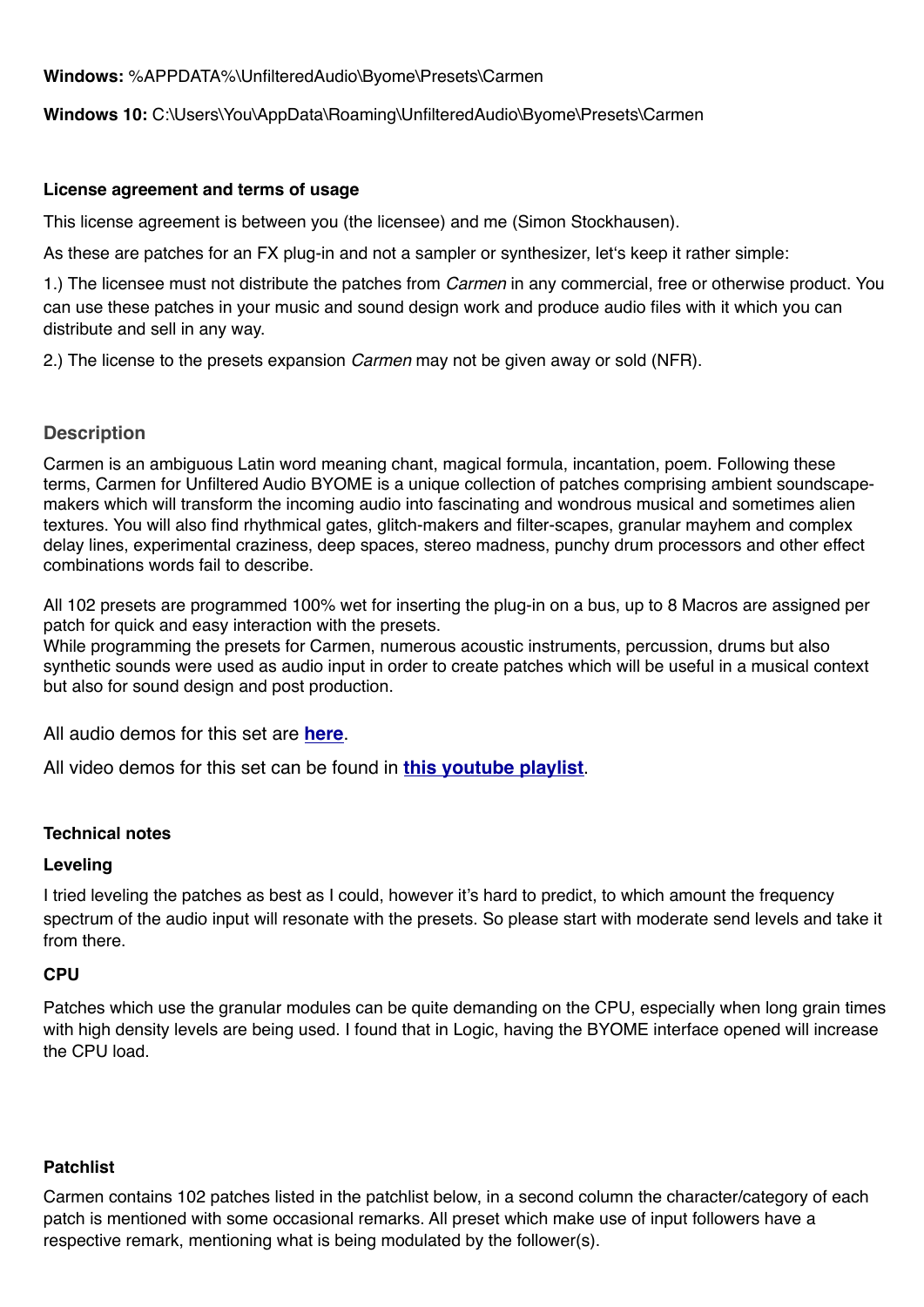| <b>Patch name A-J</b>                                         | <b>Type/Remarks</b>                                                                                       | <b>Patch name J-Z</b>                                   | <b>Type/Remarks</b>                                                                                                                                          |
|---------------------------------------------------------------|-----------------------------------------------------------------------------------------------------------|---------------------------------------------------------|--------------------------------------------------------------------------------------------------------------------------------------------------------------|
| <b>Acoustic Guitar Shine</b>                                  | Modulation/Delay/Space                                                                                    | Just Huge<br>featured in this audio demo                | Space/Delay/Modulation                                                                                                                                       |
| Alien Gibber<br>featured in this video<br>$(1 \text{ of } 3)$ | Sound FX/Pitch                                                                                            | Lane Seven                                              | Rhythmical/Sequencer/<br>Pitch/Glitch/Stutter/Delay                                                                                                          |
| <b>Alternating Mountains</b>                                  | Delay/Space                                                                                               | <b>Living Delay Maze</b><br>featured in this audio demo | Rhythmical/Modulation/<br>Delay/Pitch/Space                                                                                                                  |
| <b>Alternative Facts</b>                                      | Rhythmical/Sequencer/<br>Filter                                                                           | LoFi Pads                                               | Distortion/Modulation/<br>Delay                                                                                                                              |
| <b>Ambient Repeater</b><br>featured in this audio demo        | Ambient/Rhythmical/<br>Modulation/Delay/Space                                                             | Lyre Shine                                              | Modulation/Rhythmical/<br>Delay/Pitch/Space                                                                                                                  |
| Amityville                                                    | Sound FX/Modulation/<br>Pitch                                                                             | Methmerizer<br>featured in this video                   | Sound FX/Glitch/Pitch/<br>Distortion/Delay/Space<br>self-resonance can occur                                                                                 |
| Angry Interference                                            | Distortion/Delay/Filter                                                                                   | <b>Micro Grains</b>                                     | Granular/Modulation/<br>Delay/Reverb                                                                                                                         |
| Anhydrite                                                     | Sound FX/Bitcrusher/<br>Delay/Pitch                                                                       | <b>MinorQuencer</b>                                     | Rhythmical/Sequencer/<br>Pitch/DelayModulation<br>slow down tempo-synced<br>modulations with<br>SeqSpeed-Macro                                               |
| <b>Binary Code</b><br>featured in this video<br>(2 of 3)      | Sound FX/Pitch/Delay/<br>Space                                                                            | <b>Modal Walk</b><br>featured in this audio demo        | Rhythmical/Sequencer/<br>Modulation/Delay/Space                                                                                                              |
| <b>Bit Punch</b><br>used in this audio demo                   | Rhythmical/Sequencer/<br>Distortion<br>use NoiseGate-Macro to<br>eliminate the constant<br>sub-bass sound | Mordor<br>featured in this audio demo                   | Ambient/Modulation/<br>Filter/Stereo/Granular/<br>Distortion/Space<br>Spectral follower<br>modulates rate in<br>frequency-shifter when<br>Macro 7 is engaged |
| <b>Bubble Man</b><br>featured in this video                   | Rhythmical/Sequencer/<br>Filter/Delay/Space                                                               | <b>Nice Pitcher</b>                                     | Ambient/Pitch/<br>Rhythmical/Sequencer/<br>Filter/Modulation/Space<br>decrease speed of pitch-<br>sequence with Macro 6                                      |
| <b>Chemtrails</b>                                             | Sound FX/Glitch/Pitch/<br>Delay<br>self-resonance can occur                                               | Ocean Pulse                                             | Rhythmical/Sequencer/<br>Gate/Filter/Modulation/<br>Delay/Stereo<br>control pulsation speed<br>with Macro 1                                                  |
| <b>Chorus Cream</b>                                           | Modulation/Space<br>control follow amount for<br>chorus rate with Macro                                   | <b>Octave Maker</b>                                     | Pitch/Rhythmical/<br>Sequencer/Filter/<br>Modulation/Space                                                                                                   |
| <b>Comb Crusher</b>                                           | <b>Rhythmical Gate/</b><br>Sequence/Filter/<br>Distortion/Delay                                           | On The Three                                            | Rhythmical/Sequencer/<br>Filter/Delay/Reverb<br>input gain is modulated<br>via step sequencer                                                                |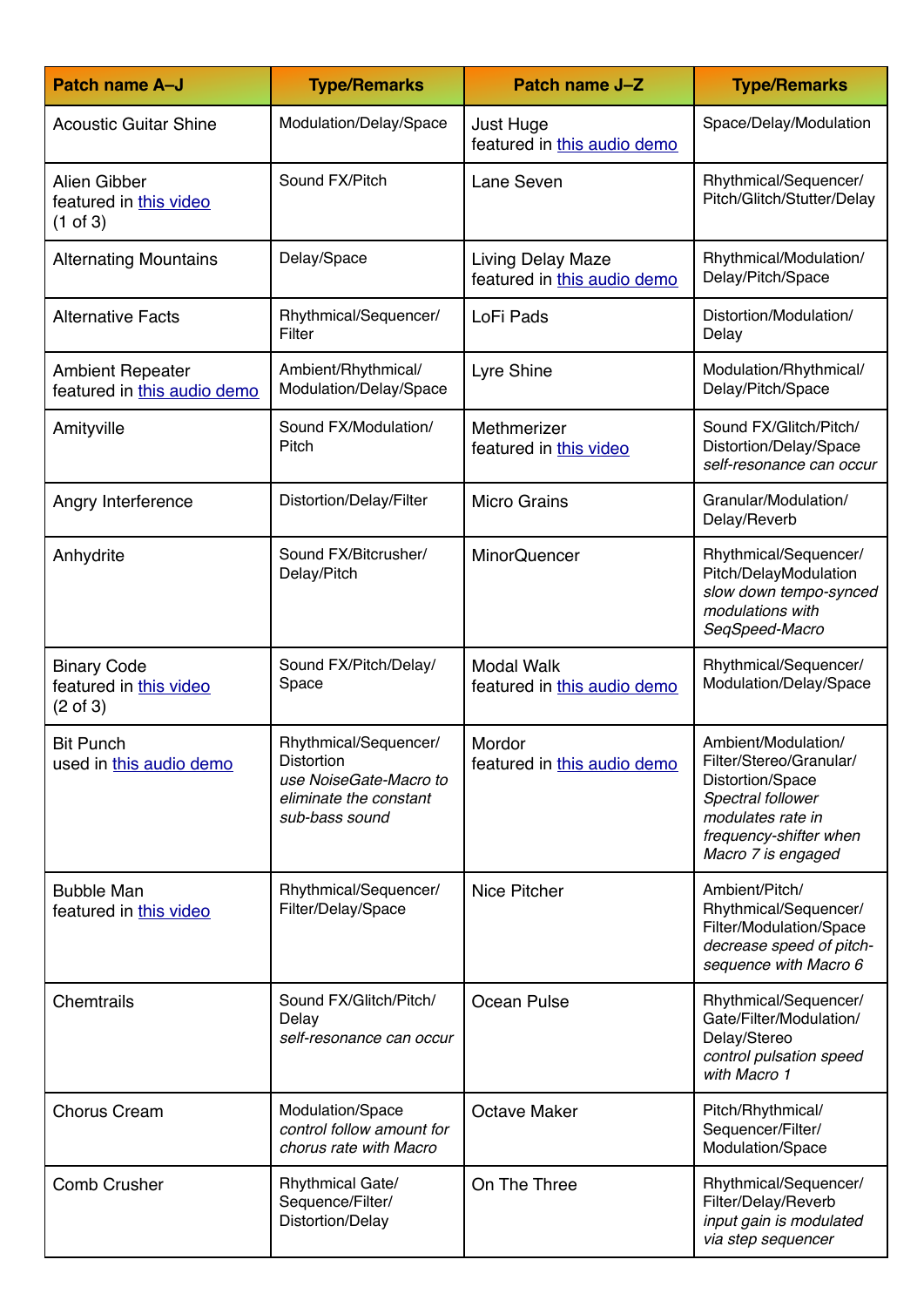| <b>Patch name A-J</b>                                   | <b>Type/Remarks</b>                                                                            | Patch name J-Z                                      | <b>Type/Remarks</b>                                                                                                            |
|---------------------------------------------------------|------------------------------------------------------------------------------------------------|-----------------------------------------------------|--------------------------------------------------------------------------------------------------------------------------------|
| <b>Comb Monster</b><br>used in this audio demo          | Rhythmical/Sequencer/<br>Glitch/Filter/Delay                                                   | Pad Dancer                                          | Rhythmical/Sequencer/<br>Gate/Modulation/Delay                                                                                 |
| <b>Cosmic Chaos</b>                                     | Sound FX/Ambient/Pitch/<br>Space                                                               | <b>Perforating Grains</b><br>featured in this video | Ambient/Granular/<br>Modulation/Delay/Space                                                                                    |
| Delay Wind                                              | Ambient/Pitch/<br>Modulation/Filter/Delay/<br>Space                                            | Phrygian Ladder                                     | Pitch/Rhythmical/<br>Sequencer/Filter/Stutter/<br>Delay                                                                        |
| Double Bass Octaves                                     | Pitch/Distortion/Delay                                                                         | Pitch Instructor                                    | Pitch/Rhythmical/<br>Sequencer/Gate/<br>Modulation                                                                             |
| <b>Dream Accelerator</b><br>featured in this audio demo | Ambient/Modulation/<br>Delay/Space                                                             | <b>Power Chorder</b>                                | Pitch/Distortion/Delay/<br>Space                                                                                               |
| <b>Drifting Alice</b><br>featured in this video         | Ambient/Sequencer/<br>Pitch/Modulation/Delay/<br>Space                                         | <b>Probable Stutter</b>                             | Rhythmical/Sequencer/<br>Glitch/Delay                                                                                          |
| Drum Abuser<br>featured in this video                   | Rhythmical/Sequencer/<br>Glitch/Follower<br>control follow amount for<br>saturation with Macro | <b>Reso Multi FX</b><br>featured in this video      | Resonator/Rhythmical/<br>Sequencer/Stutter/Filter/<br>Space/Delay                                                              |
| <b>Duck And Cover</b>                                   | Sound FX/Ambient/Pitch/<br>Granular/Delay/Space                                                | Reso Scape C Minor                                  | Resonator/Rhythmical/<br>Sequencer/Modulation/<br>Filter/Delay<br>tune resonator note 3<br>with Macro 4                        |
| <b>Endless Looper</b><br>featured in this video         | Rhythmical/Delay/<br>Ambient/Pitch/Space                                                       | <b>Resonating Heaven</b>                            | Ambient/Resonator/<br>Sequencer/Modulation/<br>Granular/Filter/Delay/<br>Space<br>tune resonator pitches<br>with Macro 1       |
| EQ Melange                                              | Filter/Delay                                                                                   | <b>Resonating Minor</b><br>featured in this video   | Ambient/Resonator/<br>Sequencer/Modulation/<br>Granular/Pitch/Filter/<br>Delay/Space<br>tune resonator pitches<br>with Macro 1 |
| <b>Eternal Warp</b>                                     | Ambient/Modulation/<br>Filter/Delay/Granular/<br>Space                                         | <b>Reversed Ambience</b>                            | Modulation/Delay/Space                                                                                                         |
| Evil Machine                                            | Sound FX/Glitch/Pitch/<br>Delay                                                                | <b>Reversed World</b><br>featured in this video     | Delay/Modulation/Space/<br>Pitch                                                                                               |
| <b>Filter Riser</b>                                     | Filter/Delay/Modulation                                                                        | <b>RM Stepper</b>                                   | Rhythmical/Sequencer/<br>Gate/Pitch/Delay                                                                                      |
| <b>Filter Walker</b>                                    | Rhythmical/Sequencer/<br>Filter/Modulation/Delay/<br>Space                                     | <b>Snare Gater</b>                                  | Gated Space/Rhythmical/<br>Glitch/Delay<br>set noise gate threshold<br>with Macro 1                                            |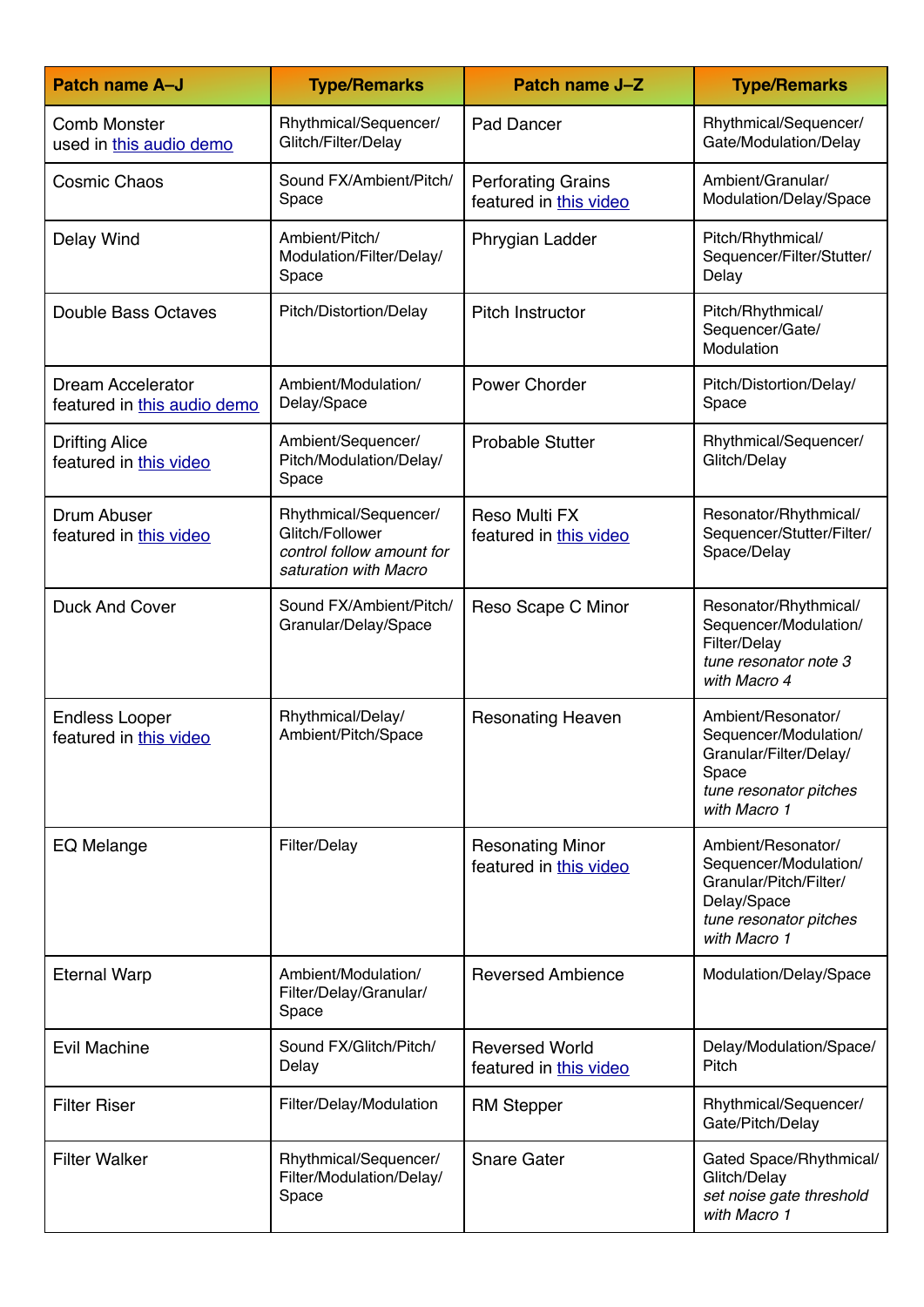| <b>Patch name A-J</b>                               | <b>Type/Remarks</b>                                                                                                       | <b>Patch name J-Z</b>                                                  | <b>Type/Remarks</b>                                                                                                                                     |
|-----------------------------------------------------|---------------------------------------------------------------------------------------------------------------------------|------------------------------------------------------------------------|---------------------------------------------------------------------------------------------------------------------------------------------------------|
| <b>FilterGater</b>                                  | Rhythmical/Sequencer/<br>Filter/Gate/Delay                                                                                | Space Ramp<br>featured in this video                                   | Ambient/Space/<br>Rhythmical/Filter/<br>Modulation/Delay                                                                                                |
| FilterQuencer 01                                    | Rhythmical/Sequencer/<br>Filter/Gate/Delay/Space                                                                          | <b>Stop The Drugs</b><br>featured in this video<br>$(3 \text{ of } 3)$ | Sound FX/Pitch/Delay/<br>Granular/Follower<br>spectral follower<br>modulates frequency<br>shifter rate/delay time,<br>set follow amount with<br>Macro 1 |
| FilterQuencer 02<br>featured in this audio demo     | Rhythmical/Filter/<br>Modulation/Delay/Glitch                                                                             | <b>Stutter Party</b>                                                   | Rhythmical/Sequencer/<br>Stutter/Glitch/Distortion/<br>Delay                                                                                            |
| <b>Flute Wind</b><br>featured in this video         | Ambient/Space/Delay/<br>Pitch                                                                                             | <b>Sub Sweller</b>                                                     | Pitch/Delay/Rhythmical/<br>Filter/Granular/Space<br>decrease swell speed<br>with Macro 5                                                                |
| <b>Follow Her</b>                                   | Rhythmical/Distortion/<br>Filter/Follower<br>control follow amount for<br><b>BP</b> filter cutoff with Macro              | <b>Surreal Cluster</b>                                                 | Ambient/Pitch/<br>Modulation/Space<br>self-resonance can occur                                                                                          |
| <b>Follow Sweeper</b>                               | Filter/Modulation/Delay<br>control follow amount for<br><b>HP</b> filter with Macro                                       | <b>Sweeper Pads</b>                                                    | Filter/Delay/Space/<br>Modulation                                                                                                                       |
| <b>Galaxy Converter</b><br>featured in this video   | Ambient/Granular/Filter/<br>Delay/Space                                                                                   | Sweller                                                                | Rhythmical/Gate/Filter/<br>Modulation/Delay<br>increase amp-mod speed<br>with Macro 2                                                                   |
| Gameliner<br>featured in this video                 | Rhythmical/Modulation/<br>Pitch/Delay/Space                                                                               | Swirl Syncer                                                           | Rhythmical/Sequencer/<br>Modulation/Pitch/Glitch/<br>Filter/Delay                                                                                       |
| <b>Gated Community</b>                              | Rhythmical/Sequencer/<br>Gate/Glitch/Delay<br>drum processing, adjust<br>noise gate threshold<br>(post reverb) with Macro | <b>Tabla Glitch</b>                                                    | Rhythmical/Sequencer/<br>Stutter/Filter/Distortion/<br>Delay<br>follower modulates<br>comb-filter mix when<br>Macro 4 is engaged                        |
| <b>Ghost Scape</b>                                  | Sound FX/Delay/Pitch/<br>Space                                                                                            | <b>Threesome Groove</b>                                                | Rhythmical/Sequencer/<br>Glitch/Reverb/Delay                                                                                                            |
| <b>Glitch Animal</b>                                | Sound FX/Delay/Pitch/<br>Glitch/Distortion                                                                                | <b>Triplet Dance</b>                                                   | Rhythmical/Sequencer/<br>Phaser/Delay/Pitch                                                                                                             |
| <b>Glitter Place</b><br>featured in this audio demo | Ambient/Rhythmical/<br>Modulation/Pitch/Delay/<br>Space<br>spectral follower<br>modulates chorus rate                     | <b>Triplet Nag</b>                                                     | Rhythmical/Sequencer/<br>Gate/Pitch/Delay/Stutter                                                                                                       |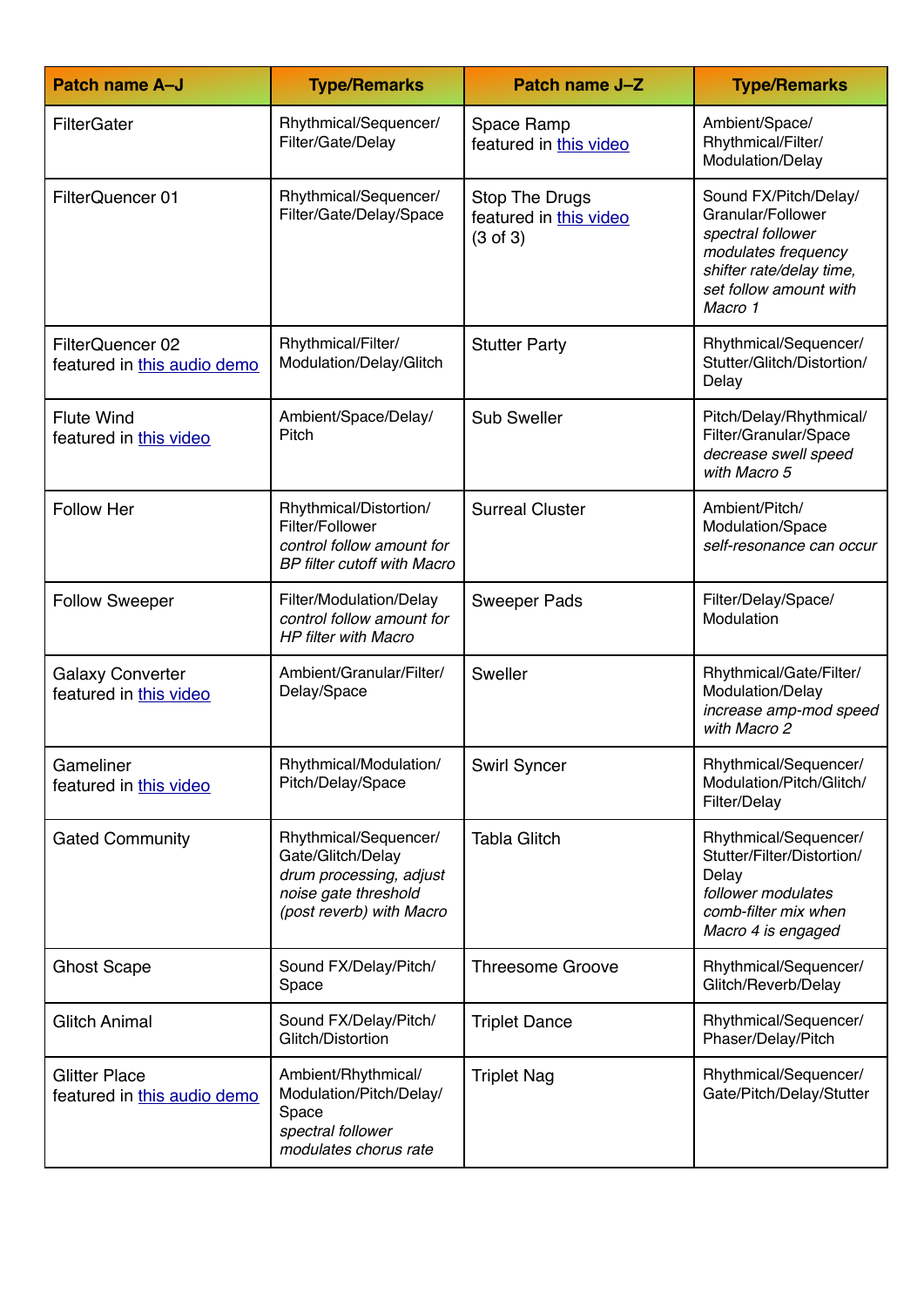| <b>Patch name A-J</b>                                  | <b>Type/Remarks</b>                                                                                                                | Patch name J-Z            | <b>Type/Remarks</b>                                                                                                                                                                                             |
|--------------------------------------------------------|------------------------------------------------------------------------------------------------------------------------------------|---------------------------|-----------------------------------------------------------------------------------------------------------------------------------------------------------------------------------------------------------------|
| <b>Grain Diffusor</b>                                  | Ambient/Granular/Pitch/<br>Filter/Space<br>use Perforate-Macro to<br>reduce grain rate<br>(and CPU)                                | <b>Triplet Ring</b>       | Rhythmical/Sequencer/<br>Pitch/Delay/Filter                                                                                                                                                                     |
| <b>Grain Pitcher</b><br>featured in this video         | Ambient/Granular/Pitch/<br>Modulation/Space                                                                                        | <b>Triplet Shimmer</b>    | Rhythmical/Sequencer/<br>Pitch/Delay/Space                                                                                                                                                                      |
| <b>Granular Abyss</b><br>featured in this video        | Ambient/Granular/Space<br>use GrainPerfor-Macro to<br>reduce grain rate                                                            | <b>TripletGater</b>       | Rhythmical/Sequencer/<br>Gate/Filter/Stutter/Delay                                                                                                                                                              |
| <b>Grooving Grains</b><br>used in this audio demo      | Rhythmical/Sequencer/<br>Granular/Delay/Space<br>spectral follower<br>modulates grain size/<br>spread                              | <b>Two Likes Three</b>    | Rhythmical/Pitch/Filter/<br>Delay/Stereo                                                                                                                                                                        |
| <b>Guitar Tool</b>                                     | Distortion/Filter/<br>Modulation/Delay                                                                                             | <b>Under Water</b>        | Ambient/Granular/Pitch/<br>Filter/Space<br>control tempo-synced<br>modulation speed of<br>comb-filter with Macro 2                                                                                              |
| <b>Guitar Transformer</b><br>featured in this video    | Modulation/Distortion/<br>Filter/Delay/Space<br>spectral follower<br>modulates vibrato rate<br>and wave-folder bias                | <b>Unexpected Friends</b> | Sound FX/Pitch/Glitch/<br>Delay/Stereo/Follower<br>spectral follower 1<br>modulates FS rate,<br>spectral follower 2<br>modulates delay-time,<br>envelope follower<br>modulates FS feedback<br>and S+H LFO speed |
| <b>Harmonic Pulses</b>                                 | Resonator/Modulation/<br>Rhythmical/Pitch/Delay/<br>Space<br>resonator is tuned to<br>C3/F3/G3/A3#, transpose<br>down with Macro 5 | <b>Urban Meditation</b>   | Ambient/Distortion/<br>Modulation/Delay/Filter/<br>Space                                                                                                                                                        |
| <b>Hopeless Mission</b><br>featured in this audio demo | Ambient/Modulation/<br>Distortion/Granulator/<br>Delay/Reverb                                                                      | Valium Experience         | Ambient/Granular/Pitch/<br>Delay/Modulation/Filter/<br>Space                                                                                                                                                    |
| <b>Infinity Plane</b>                                  | Ambient/Space/Filter/<br>Phaser<br>decrease reverb decay<br>with Finity-Macro                                                      | <b>Wonder Pearls</b>      | Sound FX/Pitch/Glitch/<br>Delay/Space<br>spectral follower<br>modulates RM frequency<br>and glitch shifter pitch                                                                                                |
| <b>Insister</b>                                        | Filter/Rhythmical/<br>Sequencer/Delay/Space/<br>Modulation                                                                         | <b>Wonky Bubble</b>       | Rhythmical/Sequencer/<br>Distortion/Filter/Glitch/<br>Delay<br>spectral follower<br>modulates saturation<br>gain, LP cutoff/<br>resonance, control follow<br>amount/smoothness with<br>Macros 1/2               |